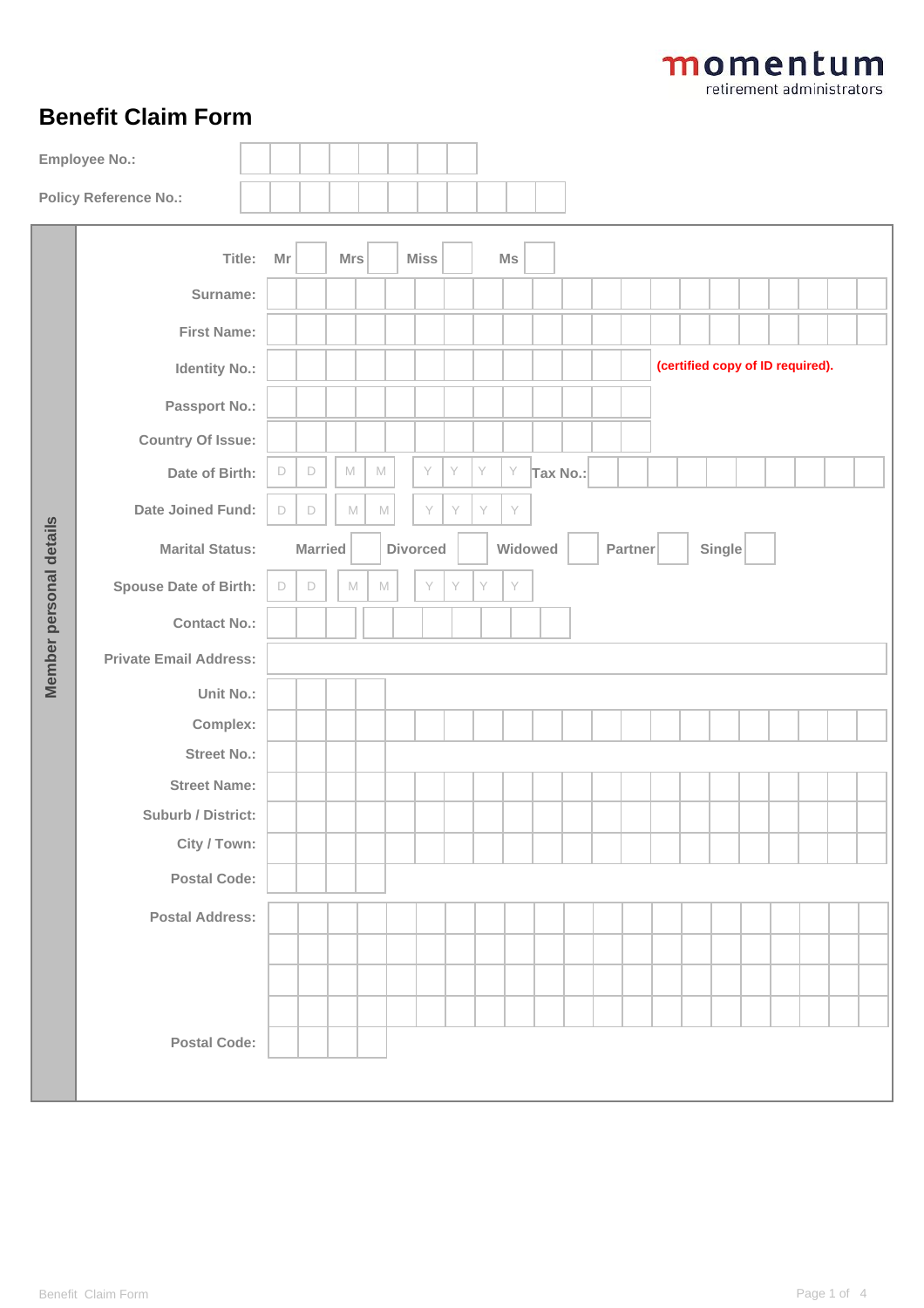| Divorce Decree       | Do you have any Divorce Decree/Court Orders that the Fund should be notified about?<br>If Yes, complete details below<br>In terms of the Divorce Amendment Act 7 of 1989, pension interest becomes payable to non-member spouse when the member withdraws<br>from the Fund on resignation, retirement, retrenchment or death. The Act defines pension interest as an amount equal to withdrawal<br>benefit which would have become payable in terms of the fund if the member had withdrawn on the date of the divorce. Therefore should<br>you divorce please provide details of any claimants that the FUND should be notified about as well as a copy of the full divorce order, if not<br>previously submitted. |           |            | <b>Yes</b>  | <b>No</b>      |                |  |  |  |  |
|----------------------|---------------------------------------------------------------------------------------------------------------------------------------------------------------------------------------------------------------------------------------------------------------------------------------------------------------------------------------------------------------------------------------------------------------------------------------------------------------------------------------------------------------------------------------------------------------------------------------------------------------------------------------------------------------------------------------------------------------------|-----------|------------|-------------|----------------|----------------|--|--|--|--|
|                      | Title:                                                                                                                                                                                                                                                                                                                                                                                                                                                                                                                                                                                                                                                                                                              | Mr        | <b>Mrs</b> | <b>Miss</b> | M <sub>S</sub> |                |  |  |  |  |
|                      | Surname:                                                                                                                                                                                                                                                                                                                                                                                                                                                                                                                                                                                                                                                                                                            |           |            |             |                |                |  |  |  |  |
| Details of Ex spouse | <b>First Name:</b>                                                                                                                                                                                                                                                                                                                                                                                                                                                                                                                                                                                                                                                                                                  |           |            |             |                |                |  |  |  |  |
|                      | <b>Contact Address:</b>                                                                                                                                                                                                                                                                                                                                                                                                                                                                                                                                                                                                                                                                                             |           |            |             |                |                |  |  |  |  |
|                      |                                                                                                                                                                                                                                                                                                                                                                                                                                                                                                                                                                                                                                                                                                                     |           |            |             |                |                |  |  |  |  |
|                      |                                                                                                                                                                                                                                                                                                                                                                                                                                                                                                                                                                                                                                                                                                                     |           |            |             |                |                |  |  |  |  |
|                      | <b>Postal Code:</b>                                                                                                                                                                                                                                                                                                                                                                                                                                                                                                                                                                                                                                                                                                 |           |            |             |                |                |  |  |  |  |
|                      | <b>Contact No.:</b>                                                                                                                                                                                                                                                                                                                                                                                                                                                                                                                                                                                                                                                                                                 |           |            |             |                |                |  |  |  |  |
|                      |                                                                                                                                                                                                                                                                                                                                                                                                                                                                                                                                                                                                                                                                                                                     |           |            |             |                |                |  |  |  |  |
| Alternative contact  |                                                                                                                                                                                                                                                                                                                                                                                                                                                                                                                                                                                                                                                                                                                     | Title: Mr |            | <b>Mrs</b>  | <b>Miss</b>    | M <sub>S</sub> |  |  |  |  |
|                      |                                                                                                                                                                                                                                                                                                                                                                                                                                                                                                                                                                                                                                                                                                                     | Surname:  |            |             |                |                |  |  |  |  |
|                      | <b>First Name:</b>                                                                                                                                                                                                                                                                                                                                                                                                                                                                                                                                                                                                                                                                                                  |           |            |             |                |                |  |  |  |  |
|                      | <b>Contact No.:</b>                                                                                                                                                                                                                                                                                                                                                                                                                                                                                                                                                                                                                                                                                                 |           |            |             |                |                |  |  |  |  |

|              | <b>Exit Date:</b><br><b>Exit Code:</b><br>D<br>Y<br>Y<br>(Refer to the below for Exit Codes).<br>$\Box$<br>M<br>Y<br>V<br>M<br>(Date exit is the first day out of service). |
|--------------|-----------------------------------------------------------------------------------------------------------------------------------------------------------------------------|
|              | <b>Cause of Death:</b>                                                                                                                                                      |
| Exit details | <b>EXIT CODES</b>                                                                                                                                                           |
|              | RETRENCHMENT / WITHDRAWAL<br>70                                                                                                                                             |
|              | RETIREMENT / RETRENCHMENT<br>71                                                                                                                                             |
|              | <b>DEATH</b><br>72                                                                                                                                                          |
|              | <b>VOLUNTARY WITHDRAWAL</b><br>73                                                                                                                                           |
|              | SECTION 14<br>68                                                                                                                                                            |
|              |                                                                                                                                                                             |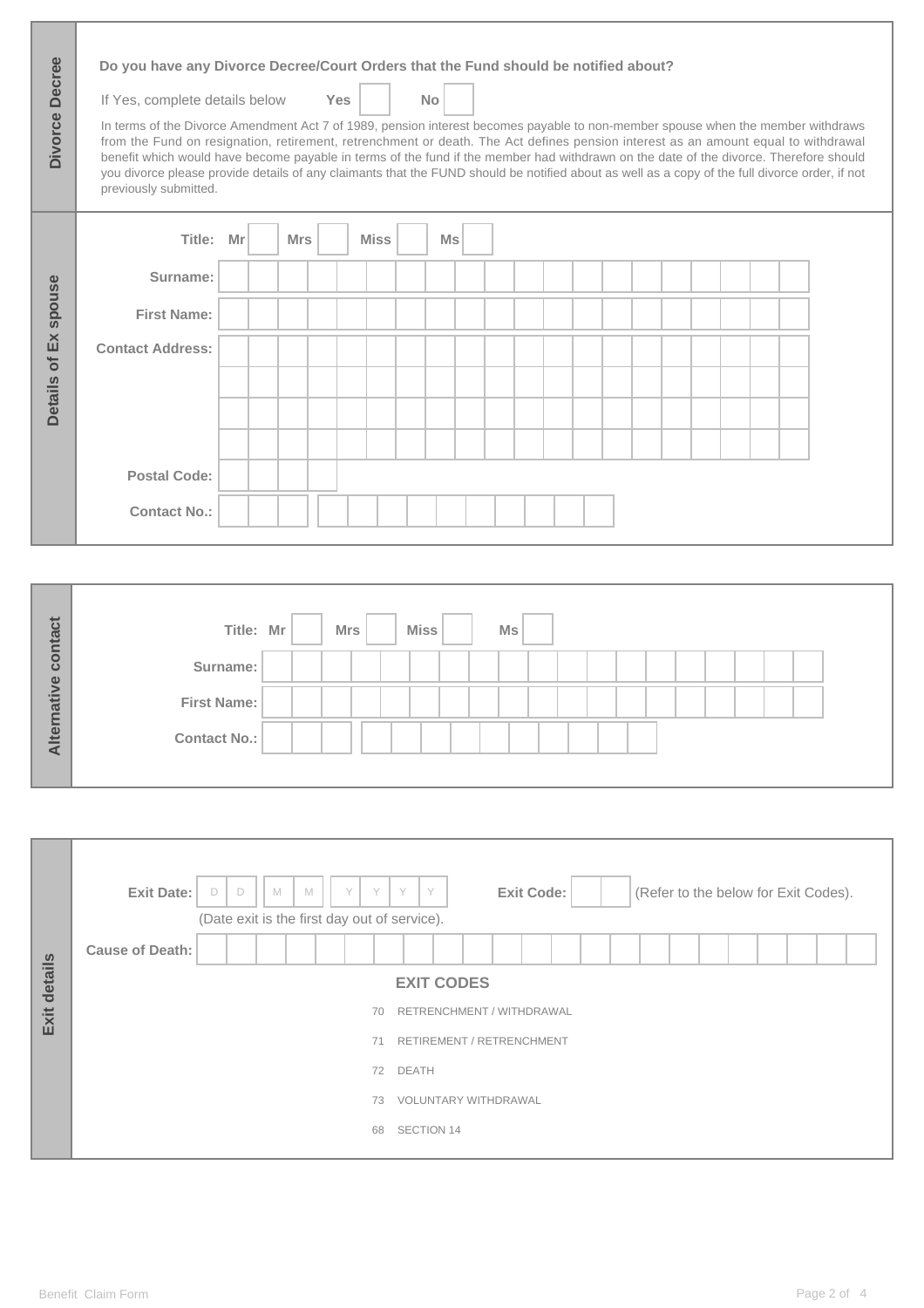## **The recovery of personal indebtness of the employer is not permitted.**

## **Cause of Employee's Debt:**

**Details of debt**

Details of debt

| Theft:      | Date: | D      | D | M | M | $\vee$ | $\vee$ | Y            | Y | R |  |
|-------------|-------|--------|---|---|---|--------|--------|--------------|---|---|--|
| Dishonesty: | Date: | D      | D | M | M | V      | Y      | $\checkmark$ | Y | R |  |
| Fraud:      | Date: | D      | D | M | M | $\vee$ | Y      | Y            | Y | R |  |
| Misconduct: | Date: | $\Box$ | D | M | M | $\vee$ | $\vee$ | Y            | Y | R |  |

- Member has admitted liability in writing AOD: Acknowledgement of debt of damages caused by an employer or **-**
- Judgment has been obtained against the member in any court of law (Section 300/ civil litigation). **-**
- Further exceptions permitted in terms of s37A of the Pension Funds Act are in respect of:
	- Amounts due by a member in terms of a maintenance order as defined in section 1 of the Maintenance Act, 1998. **-**
	- Portion of the "Pension Interest" allocated to the non- member spouse in terms of the divorce decree granted under section 7(8)(a) of the Divorce Act, 1979 (if no claim was made by the non – member spouse prior to membership termination) .

|                       |                                                                                                | This section is NOT applicable for death exit code.                                                                        |               |  |         |  |  |              |  |  |               |  |  |  |  |  |  |
|-----------------------|------------------------------------------------------------------------------------------------|----------------------------------------------------------------------------------------------------------------------------|---------------|--|---------|--|--|--------------|--|--|---------------|--|--|--|--|--|--|
|                       |                                                                                                | Benefits are paid in terms of the rules of the specific Fund.                                                              |               |  |         |  |  |              |  |  |               |  |  |  |  |  |  |
| <b>Benefit option</b> | 1.                                                                                             | CASH (Complete your Bank details below).                                                                                   |               |  |         |  |  |              |  |  | $\%$          |  |  |  |  |  |  |
|                       | 2.                                                                                             | <b>EXTERNAL TRANSFER.</b>                                                                                                  |               |  |         |  |  |              |  |  | $\frac{0}{0}$ |  |  |  |  |  |  |
|                       | 3.                                                                                             | INTERNAL (Pension from the Fund).                                                                                          |               |  |         |  |  |              |  |  | $\frac{0}{0}$ |  |  |  |  |  |  |
|                       | $\star$                                                                                        | Number of annuities purchased (Max 4).                                                                                     |               |  |         |  |  |              |  |  |               |  |  |  |  |  |  |
|                       |                                                                                                | If option 2 is selected please ensure a REGISTERED INSURER TRANSFER DETAIL form (TDF) is completed per annunity purchased. |               |  |         |  |  |              |  |  |               |  |  |  |  |  |  |
|                       | The number of annuities purchased must be indicated in the case of split transfers.<br>$\star$ |                                                                                                                            |               |  |         |  |  |              |  |  |               |  |  |  |  |  |  |
|                       |                                                                                                |                                                                                                                            |               |  |         |  |  |              |  |  |               |  |  |  |  |  |  |
|                       |                                                                                                |                                                                                                                            |               |  |         |  |  |              |  |  |               |  |  |  |  |  |  |
|                       |                                                                                                | Name of the Account Holder:                                                                                                |               |  |         |  |  |              |  |  |               |  |  |  |  |  |  |
| Member bank details   |                                                                                                | <b>Bank Name:</b>                                                                                                          |               |  |         |  |  |              |  |  |               |  |  |  |  |  |  |
|                       |                                                                                                | <b>Branch Code:</b>                                                                                                        |               |  |         |  |  |              |  |  |               |  |  |  |  |  |  |
|                       |                                                                                                | <b>Account No.:</b>                                                                                                        |               |  |         |  |  |              |  |  |               |  |  |  |  |  |  |
|                       |                                                                                                | <b>Account Type:</b>                                                                                                       | <b>Cheque</b> |  | Savings |  |  | Transmission |  |  |               |  |  |  |  |  |  |
|                       |                                                                                                | By law the fund may not make a benefit payment to any third party (any person other than the member).                      |               |  |         |  |  |              |  |  |               |  |  |  |  |  |  |